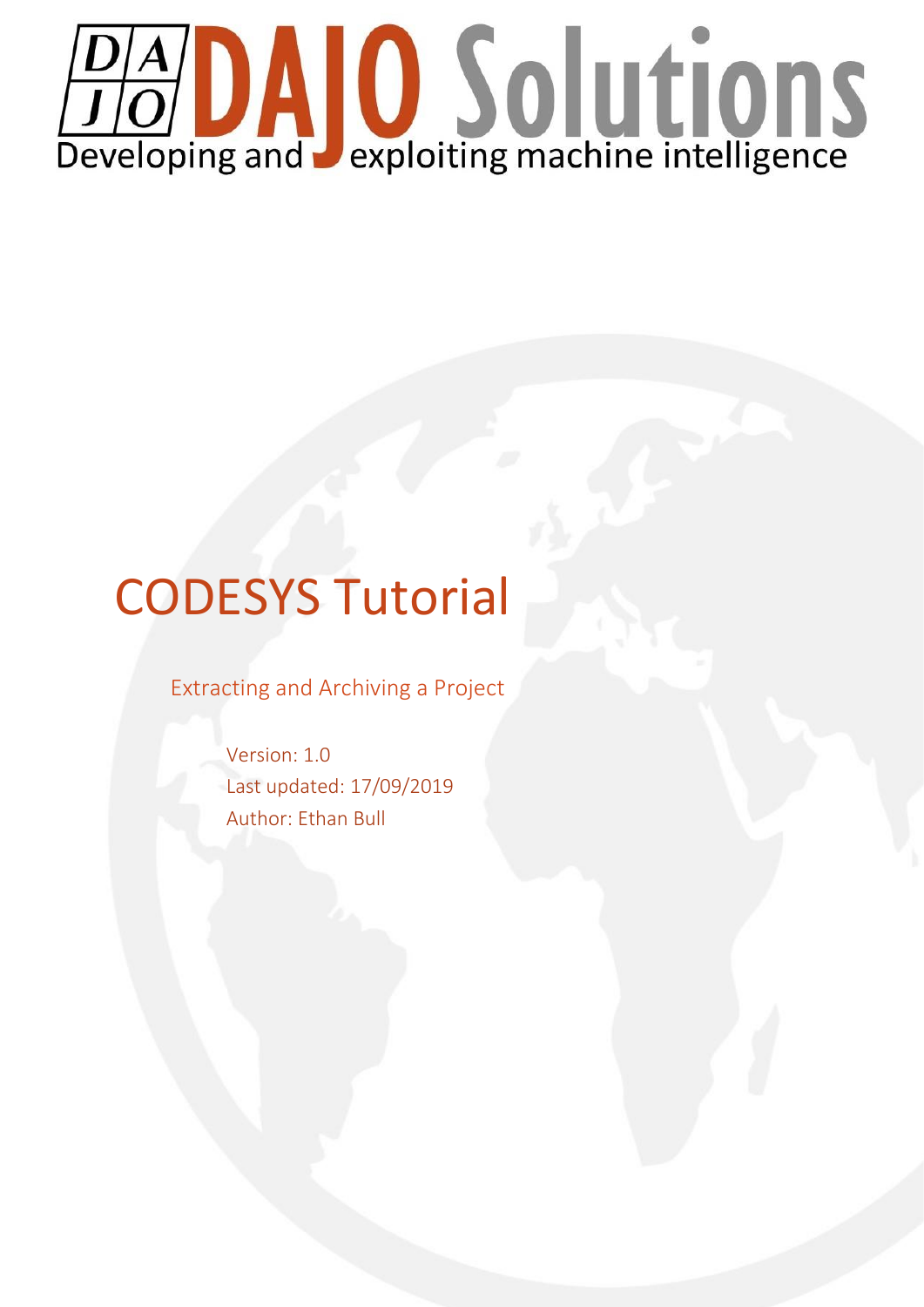# **DAD Solutions**

# **CODESYS Tutorial index**

**CODESYS** Tutorial Version: 1.0 **Index**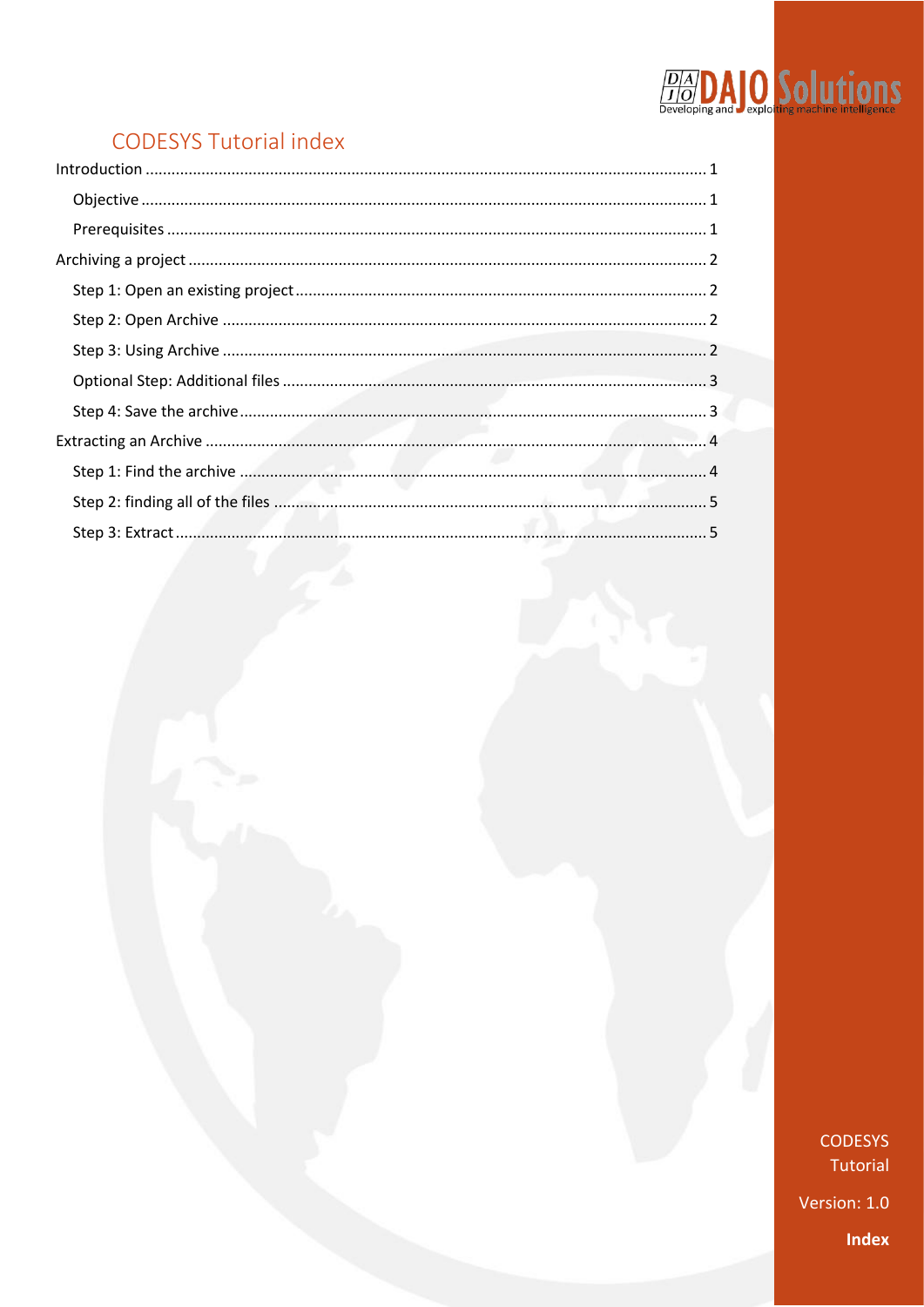

# <span id="page-2-0"></span>Introduction

These tutorials are designed for aspiring programmers who wish to learn more about industrial and physical computing using the open source platform; CODESYS®. More information about CODESYS can be gained from the Smart Software Solutions (3S) website www.codesys.com.

## Objective

<span id="page-2-1"></span>In the course of this tutorial you will learn how to:

- Archive a project and addition material
- Extracting an archived project

The aim is to show how to archive a project and extracting a project archive.

### <span id="page-2-2"></span>Prerequisites

There is no need for previously proven software development skills in order to successfully complete this tutorial. All that is required is a licenced (including a Demo licence) copy of CODESYS version 3.5 or higher, and basic computer literacy. In addition, as this tutorial follows on from the previous Getting Started with CODESYS tutorial.

> **CODESYS Tutorial** Version: 1.0 Page **1** of **5**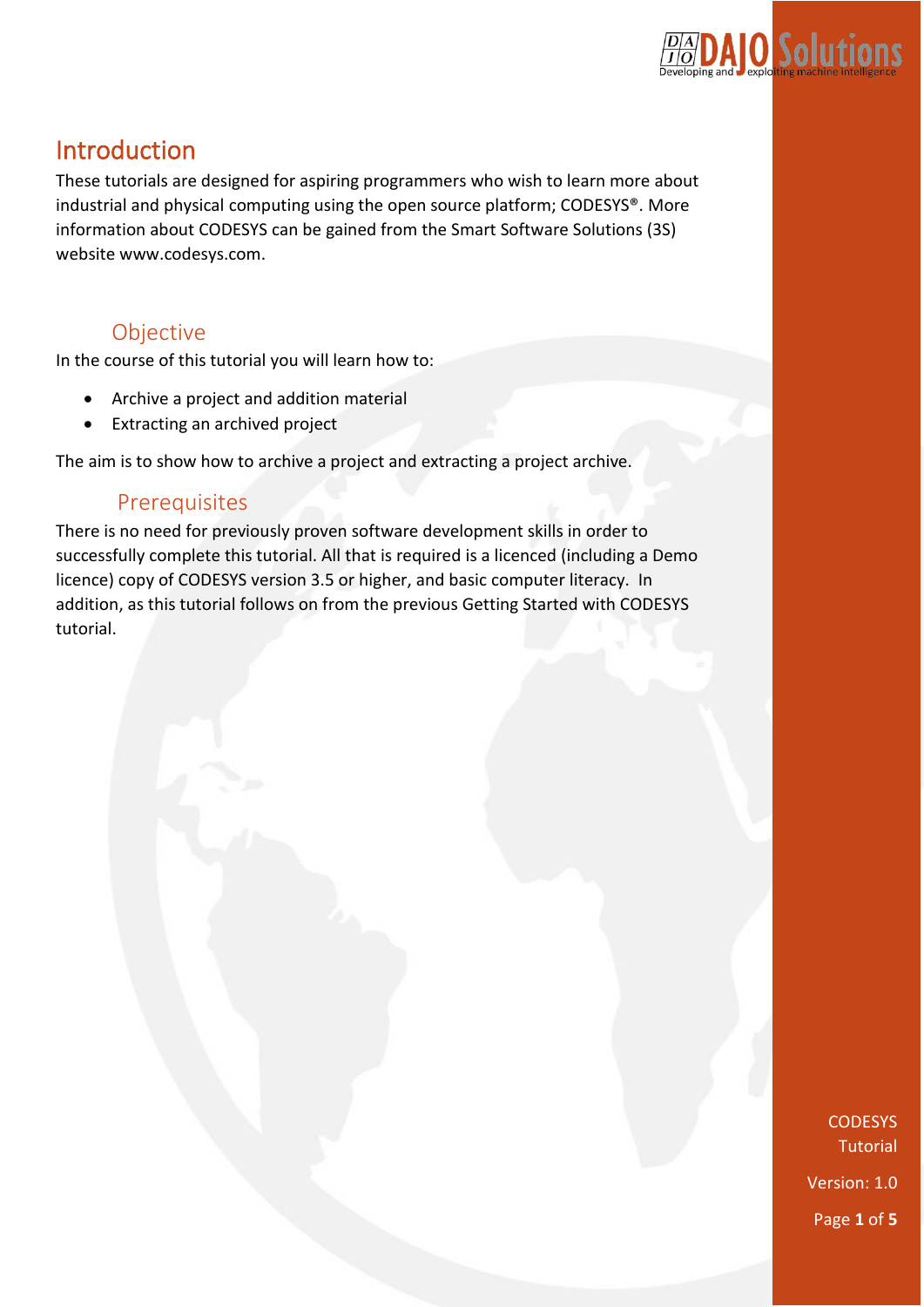

## <span id="page-3-0"></span>Archiving a project

#### Step 1: Open an existing project

<span id="page-3-1"></span>For this tutorial we are using a project create by following the previous tutorials as an example any CODESYS 3 project can be used for this tutorial.

### Step 2: Open Archive

<span id="page-3-2"></span>Select file  $\rightarrow$  Archive project  $\rightarrow$  Save/Send Archive



#### Step 3: Using Archive

<span id="page-3-3"></span>Now you should see the following window first select all of the drop down features to include into the archive. This will make sure that the archive contains everything it should.

| <b>Project Archive</b>                                                                                                                                                                                                                                                                                  | × |
|---------------------------------------------------------------------------------------------------------------------------------------------------------------------------------------------------------------------------------------------------------------------------------------------------------|---|
| Include the following information into the archive:<br>田…<br>Library profile<br><b>Taratta</b><br><b>E</b> Dptions<br>$\mathbb{E} \times \mathbb{V}$ Referenced devices<br>$\mathbb{E} \cdot \mathbf{V}$ Referenced libraries<br>E V Referenced visualization styles<br><b>E.</b> Visualization Profile |   |
| Additional files<br>Comment                                                                                                                                                                                                                                                                             |   |
| Send<br>Cancel<br>Save                                                                                                                                                                                                                                                                                  |   |

**CODESYS Tutorial** 

Version: 1.0 **Page 2 of 5**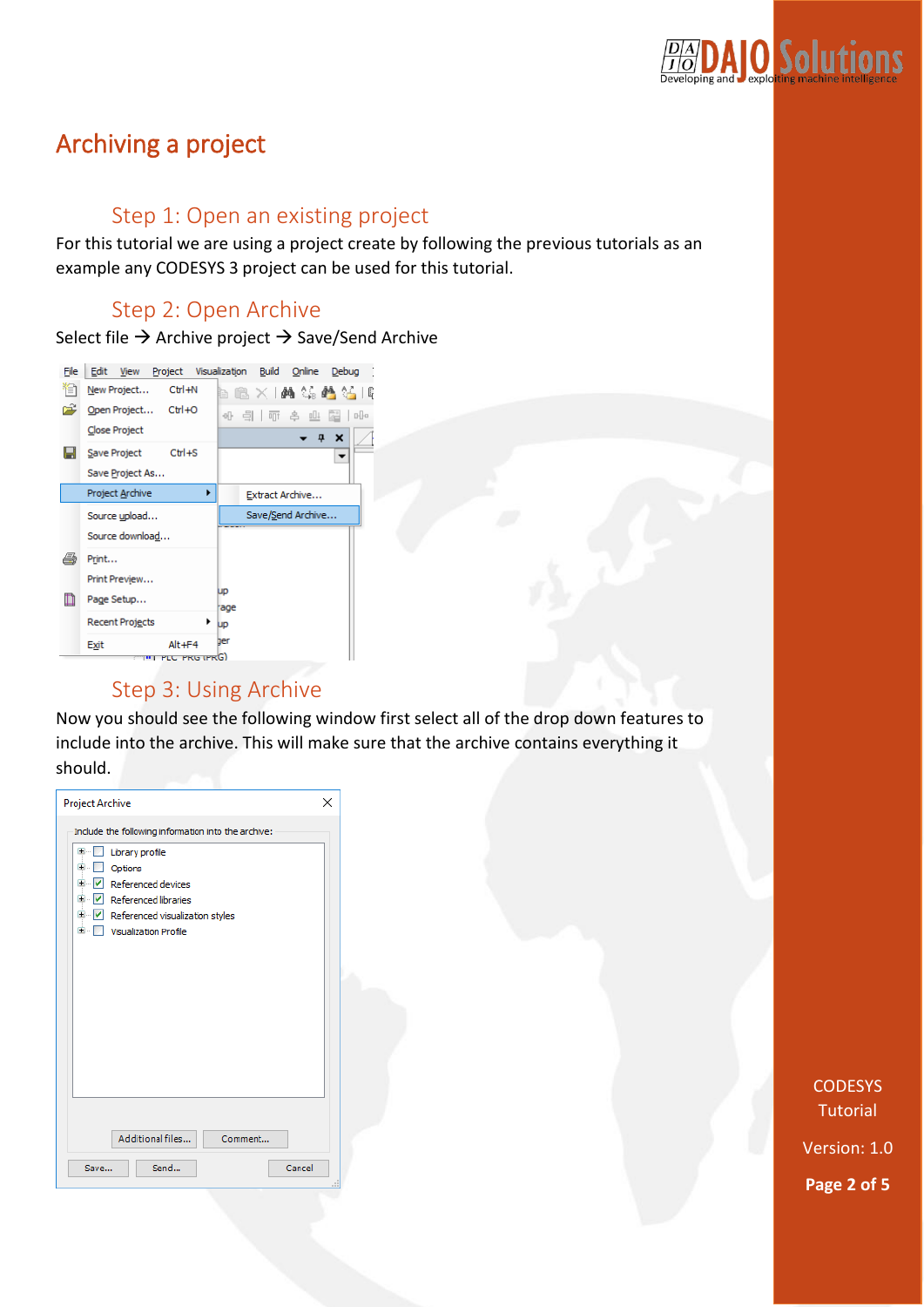

## Optional Step: Additional files

<span id="page-4-0"></span>If you needed to install external files while creating your project you can add those files into the additional file section do this by clicking Additional files. In here you can add any file or folder that you want to.

| <b>Additional Files</b>                                            | ×            |
|--------------------------------------------------------------------|--------------|
| Include the following user defined files into the project archive: |              |
|                                                                    | Add file     |
|                                                                    | Add folder   |
|                                                                    | Remove:      |
|                                                                    |              |
|                                                                    |              |
|                                                                    |              |
|                                                                    |              |
|                                                                    |              |
|                                                                    | Cancel<br>OK |
|                                                                    |              |

#### Step 4: Save the archive

<span id="page-4-1"></span>After you have selected what you need save the project as an archive in the relevant location.

# *Note: This act also saves the un-archived version*

**CODESYS Tutorial** 

Version: 1.0 **Page 3 of 5**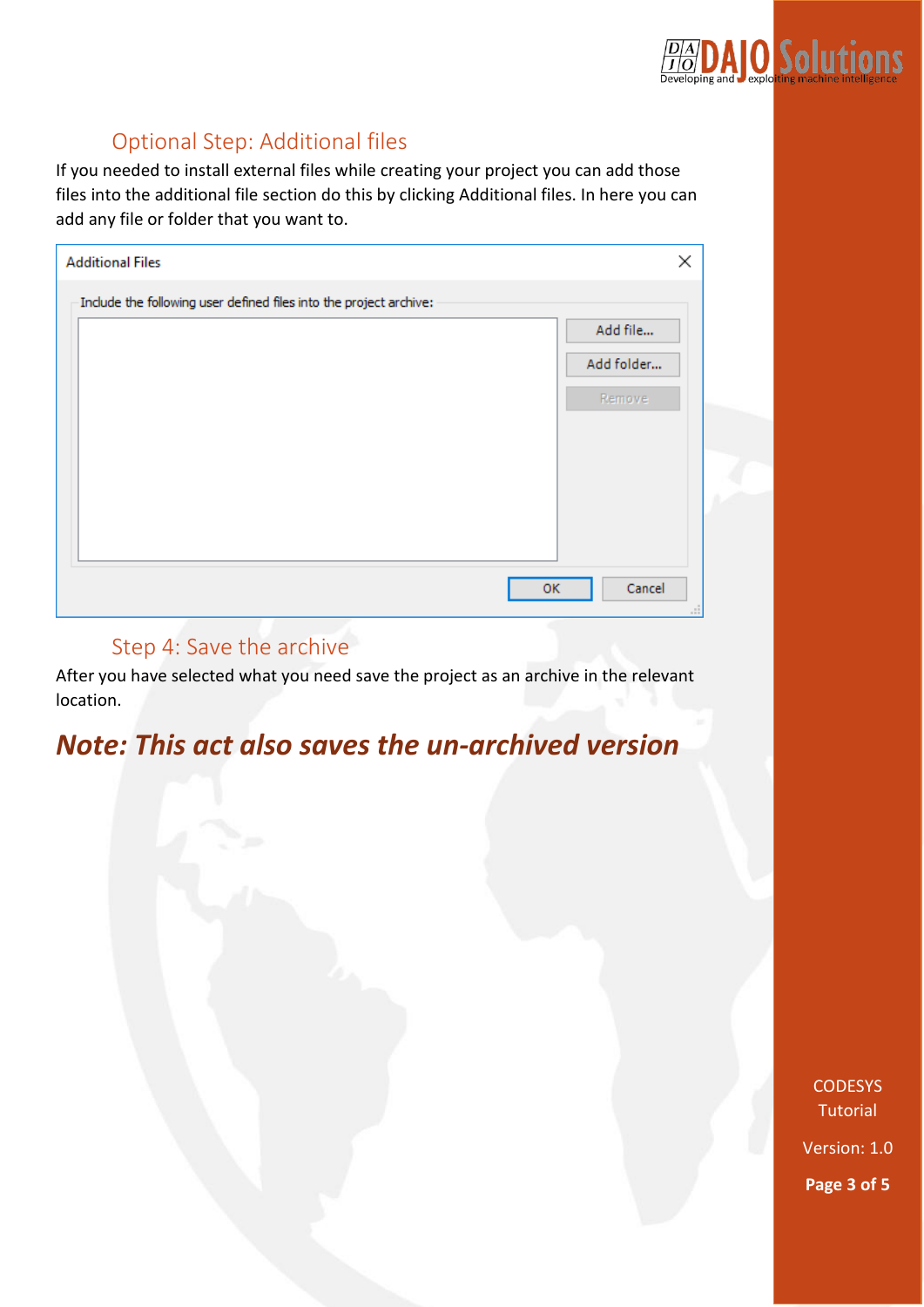

# <span id="page-5-0"></span>Extracting an Archive

## Step 1: Find the archive

<span id="page-5-1"></span>Go to File  $\rightarrow$  Project Archive  $\rightarrow$  Extract archive and find the archived file then this window will show up

| <b>Extract Project Archive</b>                                                                                                                                                     | × |
|------------------------------------------------------------------------------------------------------------------------------------------------------------------------------------|---|
| Locations:<br>$\bigcirc$ Extract into the same folder where the archive is located<br>Extract into the following folder:<br>C:\Users\ebull\Documents<br>m<br>Advanced<br>Contents: |   |
| <b>Items</b><br>Comment<br>E V Referenced devices<br>中 V Referenced libraries<br><b>E</b> V Referenced visualization styles                                                        |   |
|                                                                                                                                                                                    |   |
| Extract<br>Cancel                                                                                                                                                                  |   |

Choose where to extract the file

CODESYS **Tutorial** 

Version: 1.0 **Page 4 of 5**